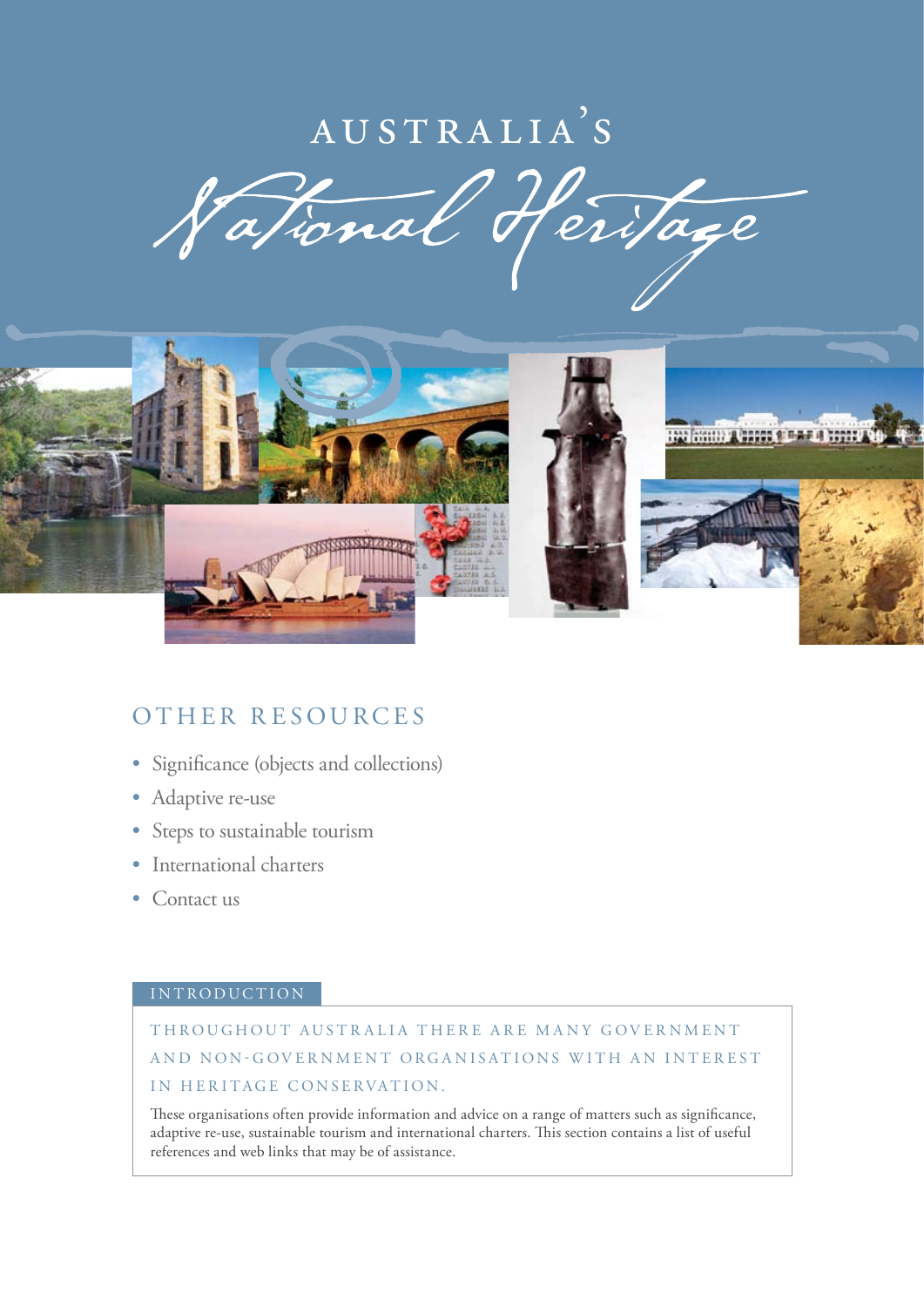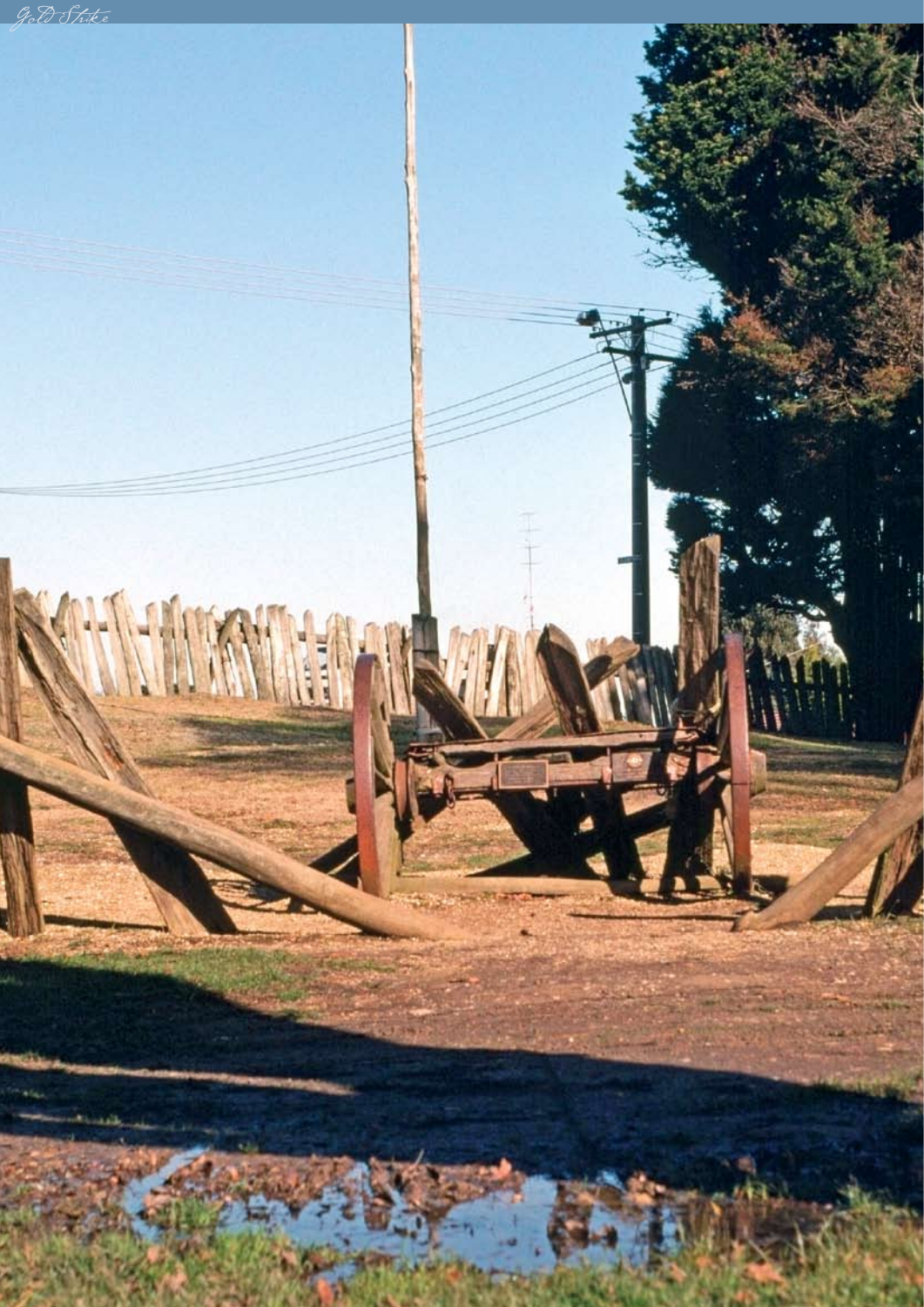#### **Significance**



*Significance - A Guide to Assessing the Significance of Cultural Heritage Objects and Collections* was published by the Heritage Collections Council in 2001. It has been designed to assist all those who care for collections to identify and preserve items of movable cultural heritage. The guide can be used to assess the significance of objects in a collection - providing a sound basis on which to make collection management decisions relating to conservation, preservation and access.

Available to download from:

 **sector.amol.org.au/publications\_archive/ collections\_management/significance**

#### **Adaptive re-use**



*Adaptive Reuse: Preserving our past, building our future* was published by the Australian Government in 2004, the Year of the Built Environment, and contains examples from across Australia. Adaptive reuse of heritage places may provide an opportunity to conserve these places. In the pursuit of sustainable development, communities have much to gain from adaptively reusing historic buildings. Bypassing the wasteful process of demolition and reconstruction alone sells the environmental benefits of adaptive reuse. Environmental benefits, combined with energy savings and the social advantage of recycling a valued heritage place make adaptive reuse of historic buildings an essential component of sustainable development.

 $\mathfrak{z}$ 

Available to download from:  **www.environment.gov.au/heritage/publications/adaptive/index.html**

#### **Steps to sustainable tourism**



*Steps to Sustainable Tourism* was published by the Department of Environment and Heritage in 2004 as a tool for use when managing and developing regions, places and tourism products. The document is designed for tourism operators, heritage and environment managers, community groups and others with an interest in places, regions and associated tourism products. The underlying principle of this guide is the need to recognise and protect the values of important natural and cultural places in order to enhance tourism product development and the management of places in the long term.

Achieving sustainable tourism requires motivation, determination and a systematic approach. *Steps to Sustainable Tourism* offers a tool or process to assist in this task which has been developed and tested in partnership with both tourism and heritage interests. The process, set out in 10 steps, integrates the needs of tourism, the environment and heritage when developing a tourist destination, a tourism product or managing a place.

The Department developed the steps approach based on established strategic planning principles, and specialist experience and advice from people working in environment, heritage and tourism planning. The approach advocated is designed to be flexible and can be adapted as it is applied to many and varied situations.

Available to download from:

 **www.environment.gov.au/heritage/publications/sustainable-tourism/index.html**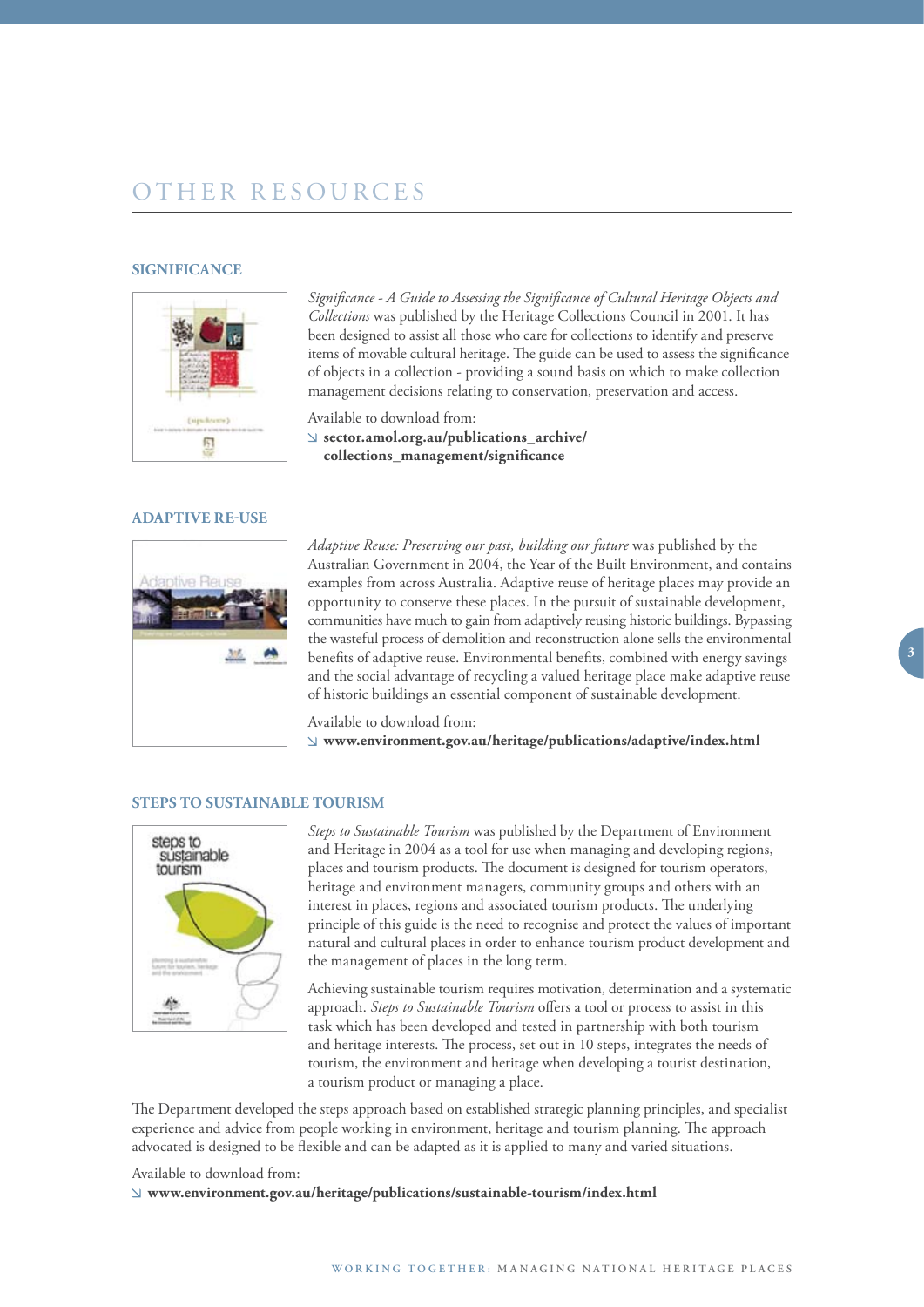#### **international charters**

#### *International Charter for the Conservation and Restoration of Monuments and Sites – The Venice Charter 1964*

This charter was developed by the International Congress of Architects and Technicians of Historic Monuments and adopted by ICOMOS in 1965. The charter recognises the common need to protect historic monuments and places. Containing 16 articles, the charter made a significant contribution to best practice heritage management. It continues to be used as a framework when developing new charters.

Available to download from:

 **www.iflaonline.org/resources/policy/pdf/charter/venice\_charter.pdf**

#### *ICOMOS Ename Charter for the Interpretation of Cultural Heritage Sites*

The aim of this Charter is to define the basic objectives and principles of site interpretation in relation to authenticity, intellectual integrity, social responsibility, and respect for cultural significance and its context. It recognises that the interpretation of cultural heritage sites can be contentious and should acknowledge conflicting perspectives.

Although the objectives and principles of this Charter may equally apply to off-site interpretation, its main focus is interpretation at, or in the immediate vicinity of, cultural heritage sites.

The Charter seeks to encourage a wide public appreciation of cultural heritage sites as places and sources of learning and reflection about the past, as well as valuable resources for sustainable community development and intercultural and intergenerational dialogue.

Available to download from:  **www.enamecharter.org/downloads.html**

#### *Historic Gardens, The Florence Charter 1981*

The ICOMOS-IFLA International Committee for Historic Gardens drafted the Florence Charter and it was adopted by ICOMOS on 15 December 1982 as an addendum to the Venice Charter.

Available to download from:

 **www.international.icomos.org/charters/gardens\_e.htm**

#### *Charter for the Conservation of Historic Towns and Urban Areas – The Washington Charter 1987*

This charter was developed to complement the Venice Charter to define the principles, objectives, and methods necessary for the conservation of historic towns and urban areas. It contains the steps necessary for the protection, conservation and restoration of such towns and areas as well as their development and harmonious adaptation to contemporary life.

Available to download from:  **www.international.icomos.org/charters/towns\_e.htm**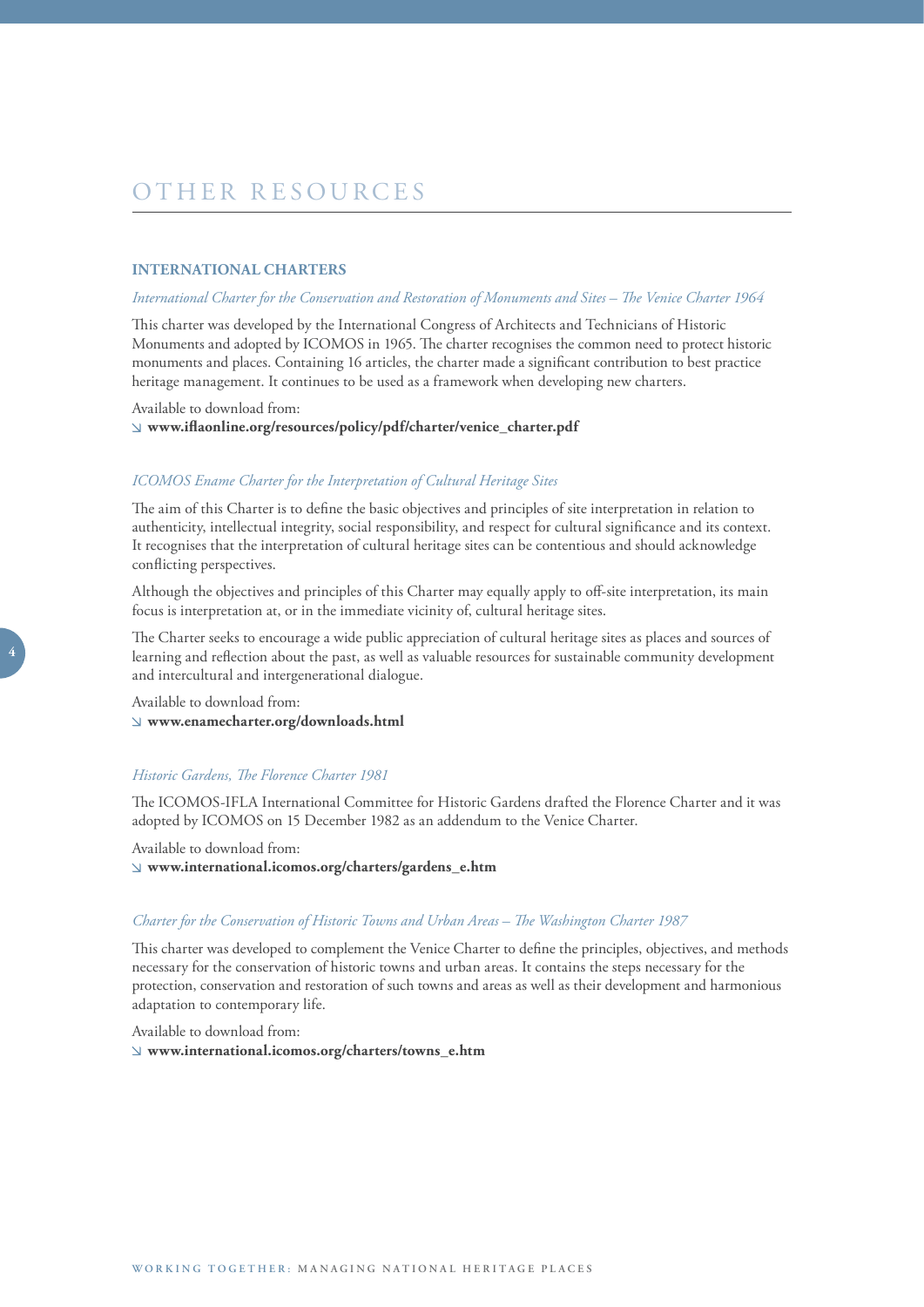#### *Charter for the Protection and Management of the Archaeological Heritage 1990*

This Charter was prepared in recognition of the fact that the protection of archaeological heritage cannot be based upon the application of archaeological techniques alone and requires a wider basis of professional and scientific knowledge and skills. The Charter recognises that some elements of archaeological heritage may be related to buildings and structures; and others will constitute part of the living traditions of Indigenous peoples, and for such sites and monuments the participation of local cultural groups is essential for their protection and preservation.

The protection of the archaeological heritage must be based upon effective collaboration between professionals from many disciplines and it also requires the co-operation of government authorities, academic researchers, private or public enterprise, and the general public. This Charter therefore lays down principles relating to the different aspects of archaeological heritage management. Because of its wide-ranging nature, the charter should be supplemented at state and national levels by further principles and guidelines.

Available to download from:  **www.international.icomos.org/charters/arch\_e.htm**

#### *Charter on the Protection and Management of Underwater Cultural Heritage 1996*

This Charter is a supplement to the *Charter for the Protection and Management of the Archaeological Heritage* and is intended to encourage the protection and management of underwater cultural heritage in inland and inshore waters, in shallow seas and in the deep oceans. It includes submerged sites and structures, wreck-sites and wreckage and their archaeological and natural context.

Available to download from:

 **www.international.icomos.org/charters/underwater\_e.htm**

#### *International Cultural Tourism Charter (Managing Tourism at Places of Heritage Significance, 1999)*

This Charter recognises that a primary objective for managing heritage is to communicate its significance and need for its conservation to its host community and to visitors. Reasonable and well managed physical, intellectual and/ or emotive access to heritage and cultural development is both a right and a privilege. It brings with it a duty of respect for the heritage values, interests and equity of the present-day host community, Indigenous custodians or owners of historic property and for the landscapes and cultures from which that heritage evolved.

Available to download from:

 **www.international.icomos.org/charters/tourism\_e.htm**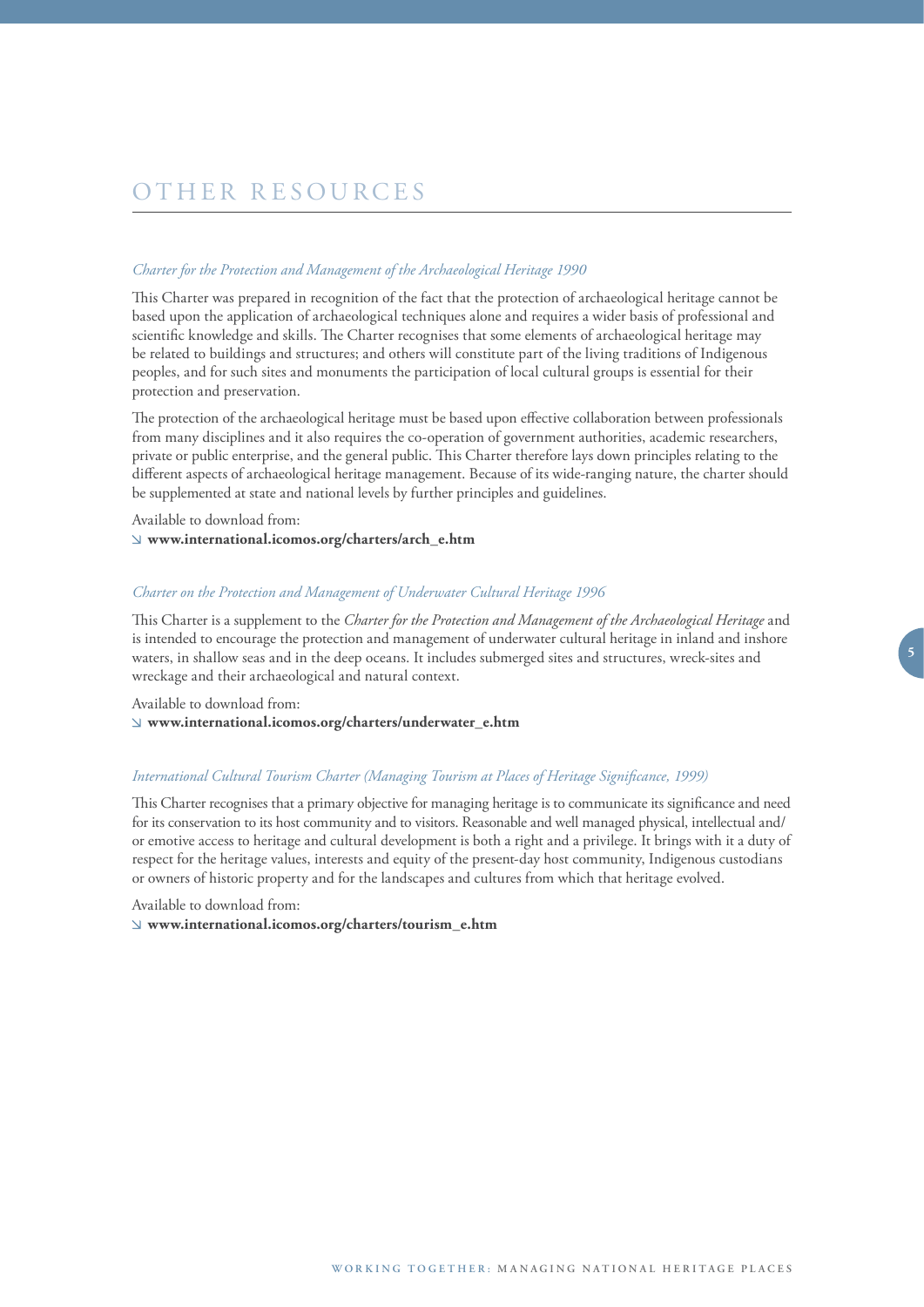#### *Principles for the Preservation of Historic Timber Structures 1999*

The aim of this document is to define basic and universally applicable principles and practices for the protection and preservation of historic timber structures with due respect to their cultural significance. Historic timber structures refer here to all types of buildings or constructions wholly or partially in timber that have cultural significance or that are parts of a historic area.

Available to download from:

 **www.international.icomos.org/charters/wood\_e.htm**

#### *Charter on the Built Vernacular Heritage 1999*

This Charter recognises that vernacular buildings occupy a central place in the affection and pride of all peoples and have been accepted as a characteristic and attractive product of society. Vernacular building appears informal, but nevertheless orderly; it is utilitarian and at the same time possesses interest and beauty. It is a focus of contemporary life and at the same time a record of the history of society.

Vernacular building is the traditional and natural way by which communities house themselves. It is a continuing process including necessary changes and continuous adaptation as a response to social and environmental constraints.

Available to download from:

 **www.international.icomos.org/charters/vernacular\_e.htm**

#### *Principles for the Analysis, Conservation and Structural Restoration of Architectural Heritage 2003*

Structures of architectural heritage, by their very nature and history (material and assembly), present a number of challenges in diagnosis and restoration that limit the application of modern legal codes and building standards. These recommendations are intended to be useful to all those involved in conservation and restoration projects, but cannot in any way replace specific knowledge acquired from cultural and scientific texts.

The recommendations presented in the complete document are in two sections: Principles, where the basic concepts of conservation are presented; and Guidelines, where the rules and methodology that a designer should follow are discussed. Only the Principles have the status of an approved/ratified ICOMOS document.

Available to download from:

 **www.international.icomos.org/charters/structures\_e.htm** (Principles and Guidelines)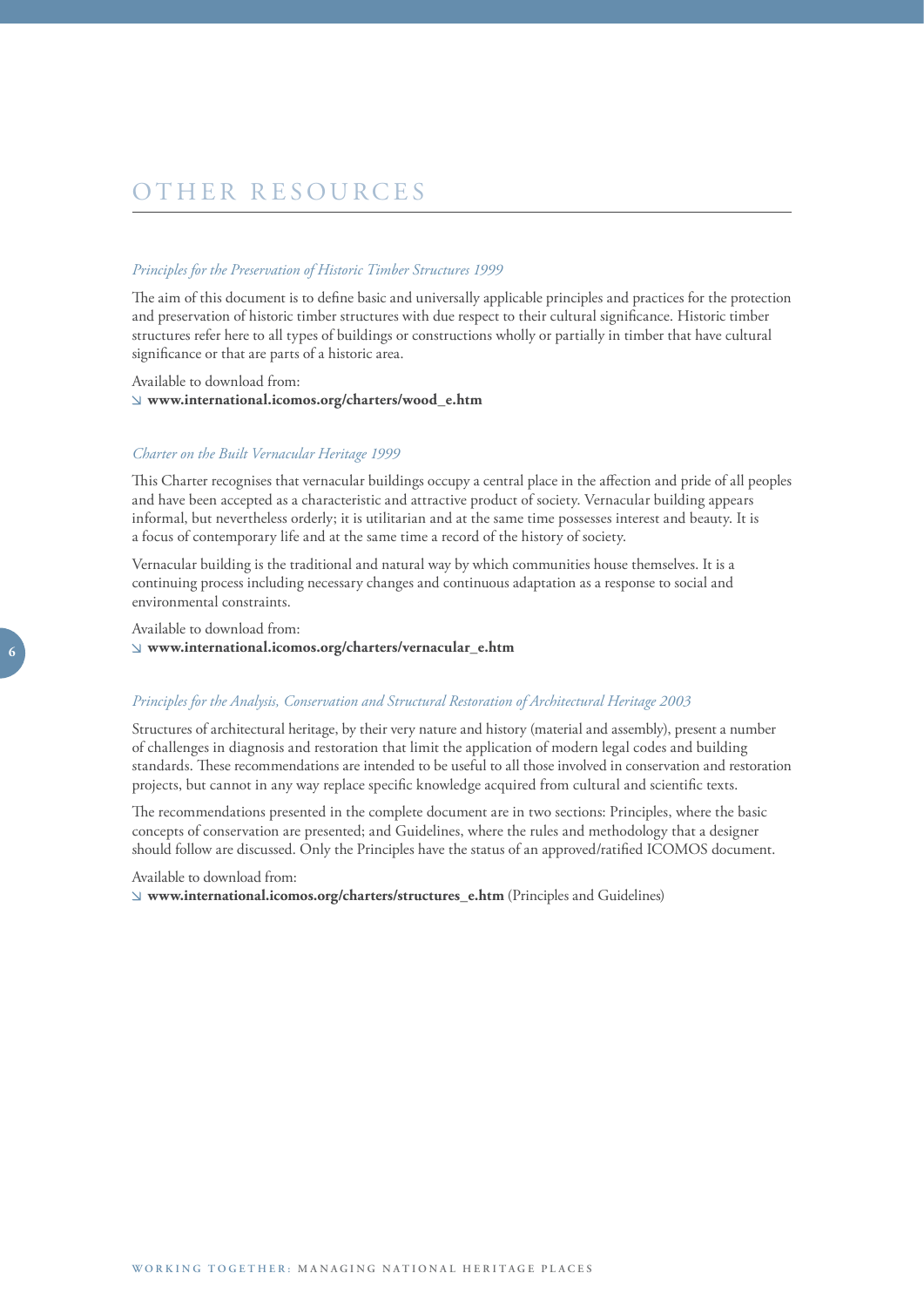# CONTACT US

THE HERITAGE DIVISION OF THE DEPARTMENT OF THE ENVIRONMENT, WATER, HERITAGE AND THE ARTS ADMINISTERS, PROMOTES AND DISTRIBUTES THIS GUIDE. IT MONITORS AND COLLATES THE VIEWS OF USERS, REVIEWS AND UPDATES THE GUIDE.

#### **For comments and assistance contact**

Heritage Division Department of the Environment, Water, Heritage and the Arts GPO Box 787 CANBERRA ACT 2601

**Phone:** (02) 6274 1111 **Email:** heritage@environment.gov.au **Web:** www.heritage.gov.au

7

June 2008

This information provided above has been prepared to assist the owners and managers of NHL places to understand the expectations of the Australian Government once a place has been included in the NHL. It should not be used as a substitute for a direct reference to the applicable legislation.